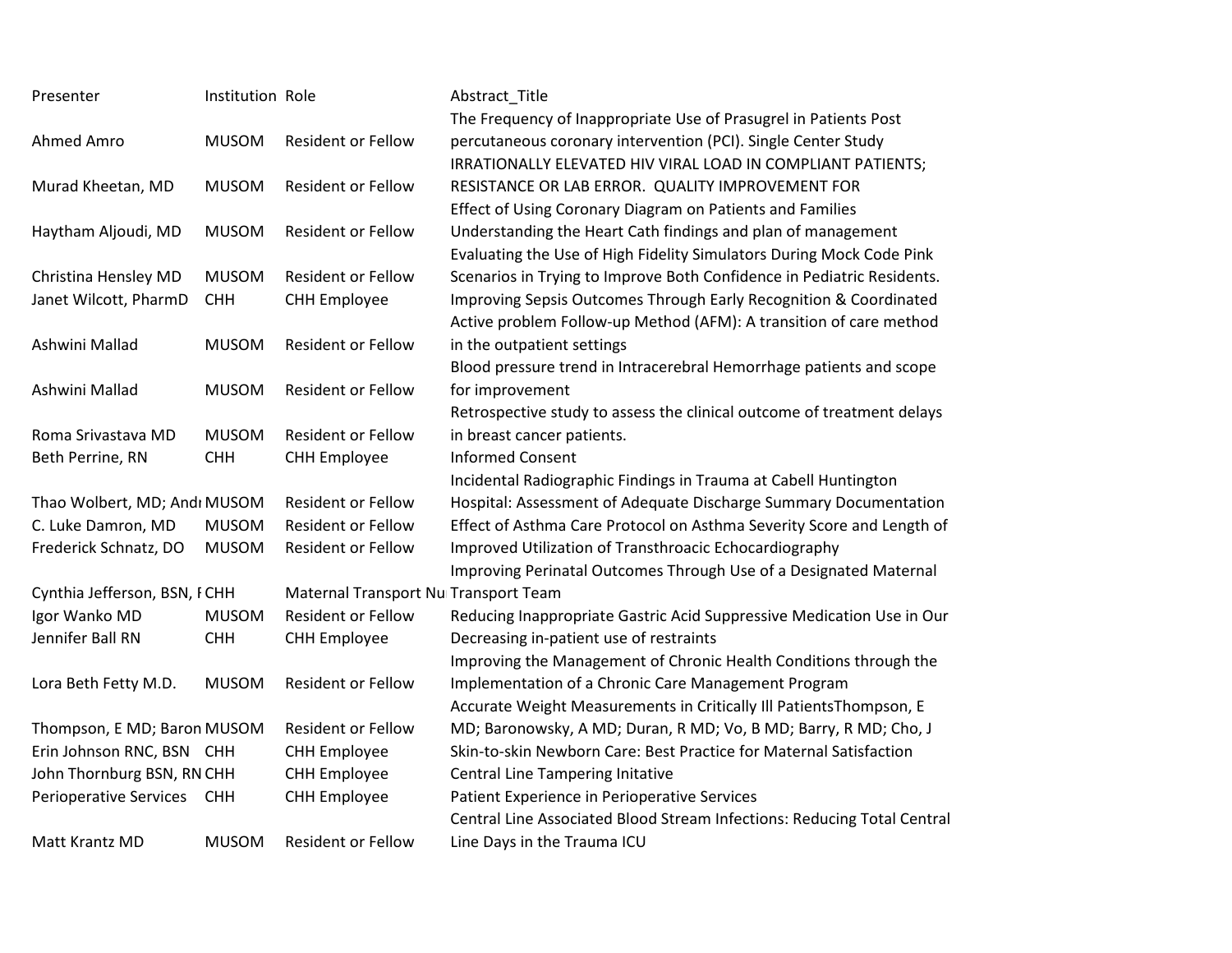|                                 |              |                           | Incidental Radiographic Findings in Trauma at Cabell Huntington         |
|---------------------------------|--------------|---------------------------|-------------------------------------------------------------------------|
| Incidental Radiographic   MUSOM |              | <b>Resident or Fellow</b> | Hospital: Assessment of Adequate Discharge Summaries                    |
|                                 |              |                           | The Implementation of a Trauma Response Protocol and Its Effect on      |
|                                 |              |                           | Patient Care -- An Ongoing Quality Improvement Project to Enhance       |
| Johnson Walker, MD              | <b>MUSOM</b> | <b>Resident or Fellow</b> | the Efficiency and Accuracy of the Evaluation and Resuscitation of a    |
|                                 |              |                           | Acute Dyspnea in Pregnancy - A plan to more readily identify the safest |
| Jerrod Justice, MD              | <b>MUSOM</b> | <b>Resident or Fellow</b> | department for initial evaluation                                       |
| Ahmed Amro, M.D.                | <b>MUSOM</b> | Resident or Fellow        |                                                                         |
| Charles Bishop MD               | <b>MUSOM</b> | Resident or Fellow        | Orthopaedic Trauma Surgery DVT Prophylaxis Guidelines                   |
|                                 |              |                           | Performance Assessment and Quality Improvement Project for Diabetic     |
| Fathia Alfakeri, MD             | <b>MUSOM</b> | <b>Resident or Fellow</b> | Foot Exam among Internal Medicine Residents                             |
| Yara E. Tovar                   | <b>MUSOM</b> | <b>Resident or Fellow</b> | Mealtime insulin: the challenge of improving outcome through            |
|                                 |              |                           | Quality improvement project to change the current practice of umbilical |
| Khaled Al-Farawi, MD            | <b>MUSOM</b> | <b>Resident or Fellow</b> | cord clamping after delivery                                            |
|                                 |              |                           | Inappropriate Testing for Clostridium Difficile Infection (CDI) for     |
| Obadah Aqtash MD                | <b>MUSOM</b> | <b>Resident or Fellow</b> | Hospitalized Patients, a closer look                                    |
|                                 |              |                           | Cost-Effectiveness of Lower Doses of Filgrastim in Achieving an         |
| Ahmed Elsayed, MD               | <b>MUSOM</b> | <b>Resident or Fellow</b> | Adequate Immune Response in Cancer Patients                             |
| Angelina Sprewell, DO           | <b>MUSOM</b> | <b>Resident or Fellow</b> | Improving Resident Attendance at Neonatal Resuscitation                 |
| Jessica Horton RRT, NPS CHH     |              | <b>CHH Employee</b>       | <b>Scanning Percentages</b>                                             |
|                                 |              |                           | Patient Satisfaction for Orthopaedic Department in Cabell Huntington    |
| Zachary Hunter, MS-III          | <b>MUSOM</b> | <b>Medical Student</b>    | Hospital                                                                |
| Dawn Jobe                       | <b>CHH</b>   | <b>CHH Employee</b>       | The use of CAM-ICU to detect delirium in the critical care              |
| Brian Mankin, RN and La CHH     |              | <b>CHH Employee</b>       | <b>Medication Scanning Complaince</b>                                   |
| Brian Mankin, RN and La CHH     |              | <b>CHH Employee</b>       |                                                                         |
| Laura Florence, RNC             | <b>CHH</b>   | <b>CHH Employee</b>       | Code Purple                                                             |
|                                 |              |                           | Surgical Site Infections in the Appalachian Population: appearances are |
| Ryan Landis MD                  | <b>MUSOM</b> | Resident or Fellow        | deceiving                                                               |
|                                 |              |                           | Medication Reconciliation; a Patient Perspective, a Quality             |
| Michael Banks, MD               | <b>MUSOM</b> | <b>Resident or Fellow</b> | <b>Improvement Study</b>                                                |
| A. Allison Roy, MD              | <b>MUSOM</b> | Resident or Fellow        | Evaluating and Improving a Trauma in Pregnancy Protocol                 |
|                                 |              |                           | Utilization of Diagnostic Coronary Angiography for Imaging for the      |
| Naveed Syed Iqbal MD            | <b>MUSOM</b> | <b>Resident or Fellow</b> | Evaluation of Chest pain at Cabell Huntington Hospital                  |
| Jessica Compton                 | <b>CHH</b>   | <b>CHH Employee</b>       | <b>Reducation of CLABSI Rate</b>                                        |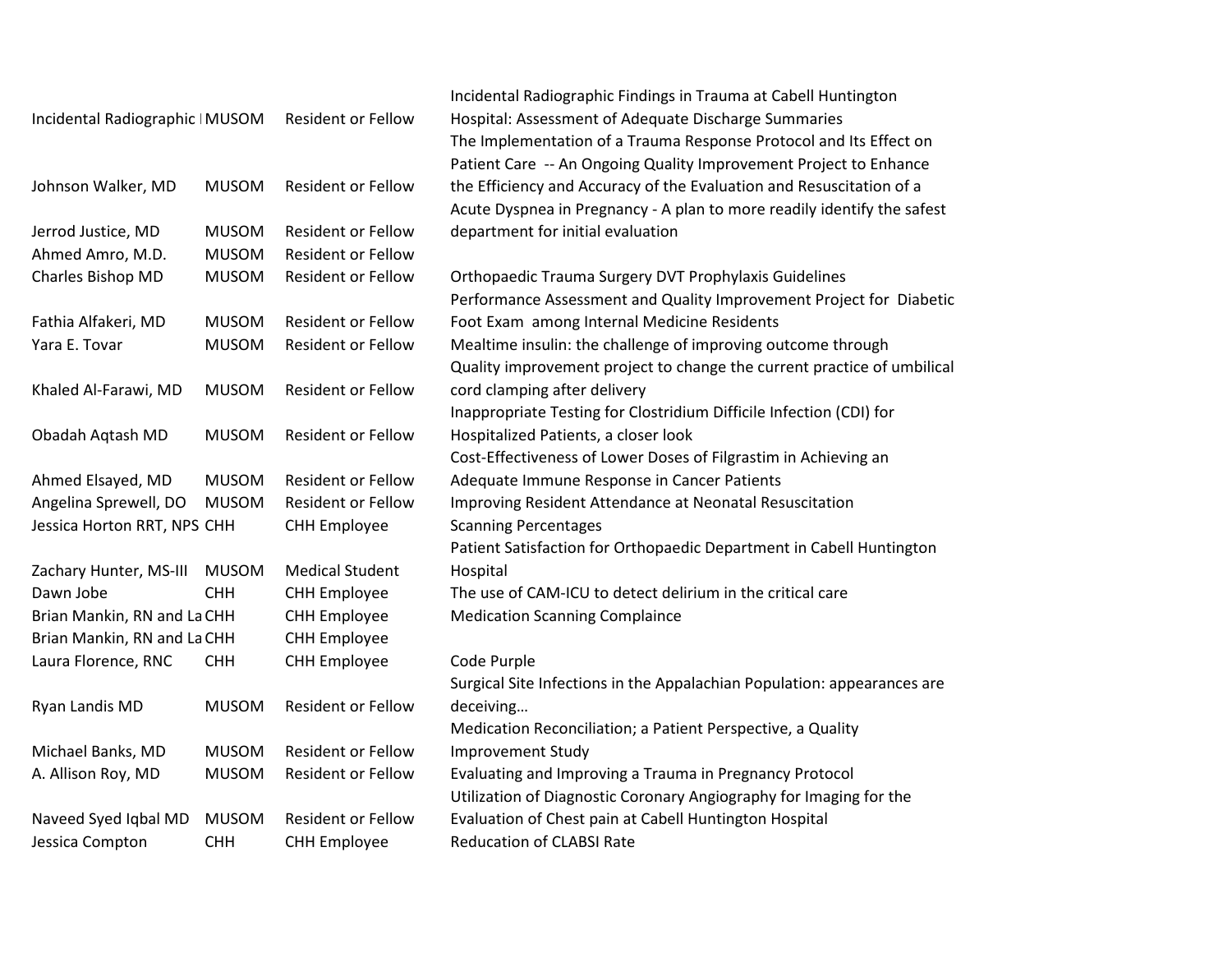|                                |              |                           | Application of guideline based VTE risk stratification: A review of the ED                     |                     |
|--------------------------------|--------------|---------------------------|------------------------------------------------------------------------------------------------|---------------------|
|                                |              |                           | compliance with protocols for using clinical risk stratification tools and                     |                     |
| Haris Kalatoudis               | <b>MUSOM</b> | <b>Resident or Fellow</b> | D-dimer assays in the evaluation of a patient with suspected VTE.                              |                     |
| Suleiman Ali, MD, MPH MUSOM    |              | <b>Resident or Fellow</b> | Improving the care of patients with tracheostomy                                               |                     |
|                                |              |                           | Sedation Assessment of Patients in a Tri-State University Hospital: A                          |                     |
| Haris Kalatoudis               | <b>CHH</b>   | <b>Resident or Fellow</b> | <b>Quality Improvement Study</b>                                                               |                     |
| Ibrahim Shahoub                | <b>MUSOM</b> | <b>Resident or Fellow</b> | Implementing Prone Protocol in ARDS.                                                           |                     |
|                                |              |                           | Analyzing the pharmacologic management of patients after                                       |                     |
| Joseph E. Klaus                | <b>MUSOM</b> | <b>Medical Student</b>    | osteoporotic hip fractures                                                                     |                     |
| Kathryn Sullivan, RN, BSI CHH  |              | <b>CHH Employee</b>       | Improving Back & Spine Patient Discharge Times                                                 |                     |
| Audrey Hicks, DO               | <b>MUSOM</b> | <b>Resident or Fellow</b> | Mother-Baby Severe Blood Pressures: Improving Management                                       |                     |
|                                |              |                           | Revamping Mortality and Morbidity Conference to Improve Quality of                             |                     |
| Munes Fares MD                 | <b>MUSOM</b> | <b>Resident or Fellow</b> | Health Care.                                                                                   |                     |
| Sayan, Ardalan MD, Gill, MUSOM |              | <b>Resident or Fellow</b> | A Standardized Order Set for Acute Management of Open Fractures                                |                     |
|                                |              |                           | Improving Glycemic Control in Hospitalized Patients. A Quality                                 |                     |
| Maali Milhem, MD               | <b>MUSOM</b> | <b>Resident or Fellow</b> | Improvement Project                                                                            |                     |
| Thomas Emmer, MD; Ch MUSOM     |              | <b>Resident or Fellow</b> | Reducing the Incedence of Excessive CT Scans in Patients with                                  | Alex Caughran, MD   |
|                                |              |                           | Traumatic Hip Dislocations: a Collaborative Effort between the                                 |                     |
|                                |              |                           | Departments of General and Orthopaedic Surgery                                                 |                     |
| Eric Arguelles, MD             | <b>MUSOM</b> | <b>Resident or Fellow</b> | Utilization of radionuclide myocardial perfusion imaging for the                               | Charles Meadows, MD |
|                                |              |                           | evaluation of chest pain in a population of the state of West Virginia:<br>assessment with the |                     |
|                                |              |                           | ACCF/AHA/ASE/ASNC/HFSA/HRS/SCAI/SCCT/SCMR/STS 2013                                             |                     |
|                                |              |                           | Multimodality Appropriate Use Criteria for the Detection and Risk                              |                     |
|                                |              |                           | Assessment of Stable Ischemic Heart Disease.                                                   |                     |
| Daniel Kahn                    | <b>MUSOM</b> | <b>Medical Student</b>    | "Trauma Team Activation for Geriatric Trauma at Level II Trauma                                | Franklin Shuler, MD |
|                                |              |                           | Center: Are the Elderly Under-triaged?"                                                        |                     |
| Rebecca Hayes, MD              | <b>MUSOM</b> | <b>Resident or Fellow</b> | Physicians' Antibiotic Prescribing Rates for Respiratory Tract Infections                      | Jessie Shields, MD  |
|                                |              |                           | In A Private and Urgent Care Setting                                                           |                     |
| Ahmed Elsayed                  | <b>MUSOM</b> | <b>Resident or Fellow</b> | Patients' perception of palliative treatment objectives                                        |                     |
|                                |              |                           |                                                                                                |                     |